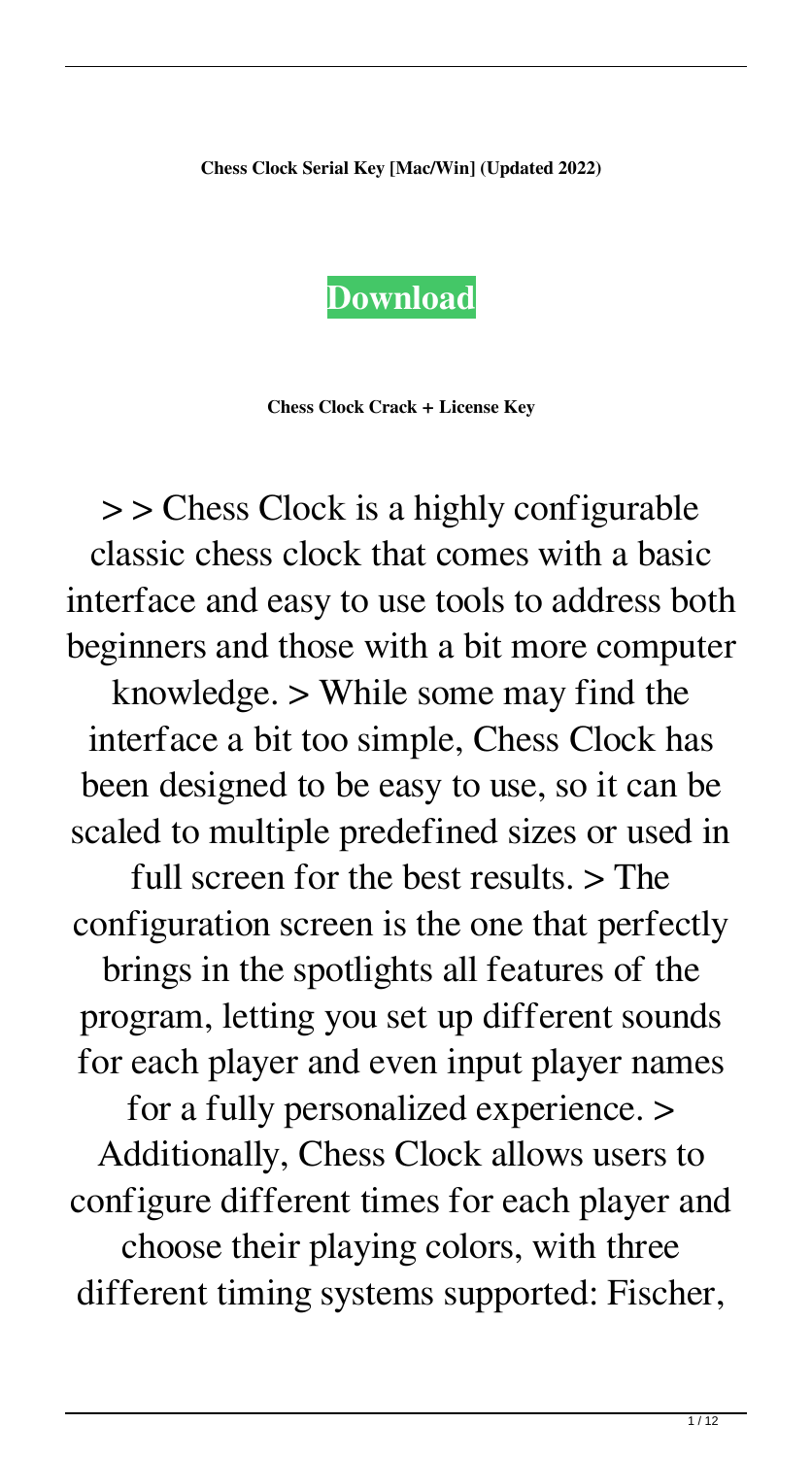Bronstein and Absolute. > As you can see, everything is pretty basic and although it provides so intuitive options, a help file is still included in the package to make sure you don't encounter any problem with it. > Obviously, Chess Clock runs smoothly on all Windows versions, but we've noticed some stability problems on Windows 7 where it crashes every once in a while. The application runs just fine on both Windows XP and Windows Vista. > All things considered, Chess Clock is an interesting Windows freebie addressed to all chess players and although it provides so simple configuration options, it's good enough for this category of users. A more eye-candy interface would be a good enhancement though. > Chess Clock is freeware and it comes with the pre-installed window installer. > The software itself has been registered with all the major antivirus software. > The application requires at least Windows 2000, Windows XP, Windows Vista or Windows 7. > Chess Clock has been reviewed by My review team and we're sure that it will appeal to the majority of users because of its features. > All in all, Chess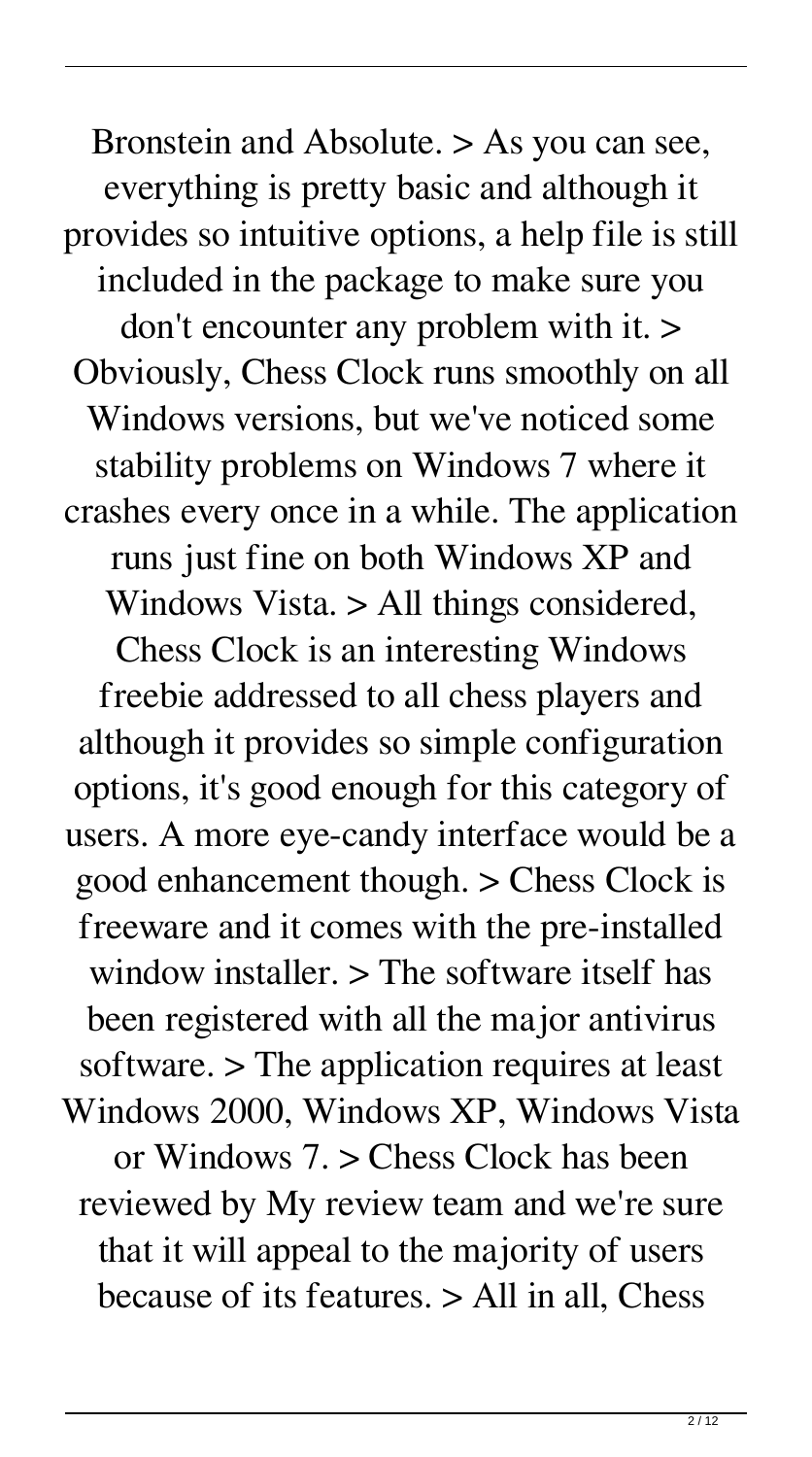Clock is a perfect tool for chess lovers out there that want a simple and easy to use chess

clock. > > Chess Clock's Full Version Features: > > Chess Clock is freeware and it comes with the pre-installed window installer. > The software itself has been registered with all the major antivirus software. > Chess Clock requires at least Windows 2000, Windows XP, Windows Vista or Windows 7. > Chess Clock has been reviewed by My review team and we're sure that it will appeal to the majority of users because of its features. > All in all, Chess Clock is a perfect tool for

**Chess Clock Crack With Registration Code**

Chess Clock Cracked Version is a classic chess clock that comes with a rich set of features and a very intuitive interface. A number of different chess players and styles are supported, along with full support for the

Absolute timing system. The interface is designed to be easy to use, so it can be used by both beginners and those with a bit more computer knowledge. The options include: -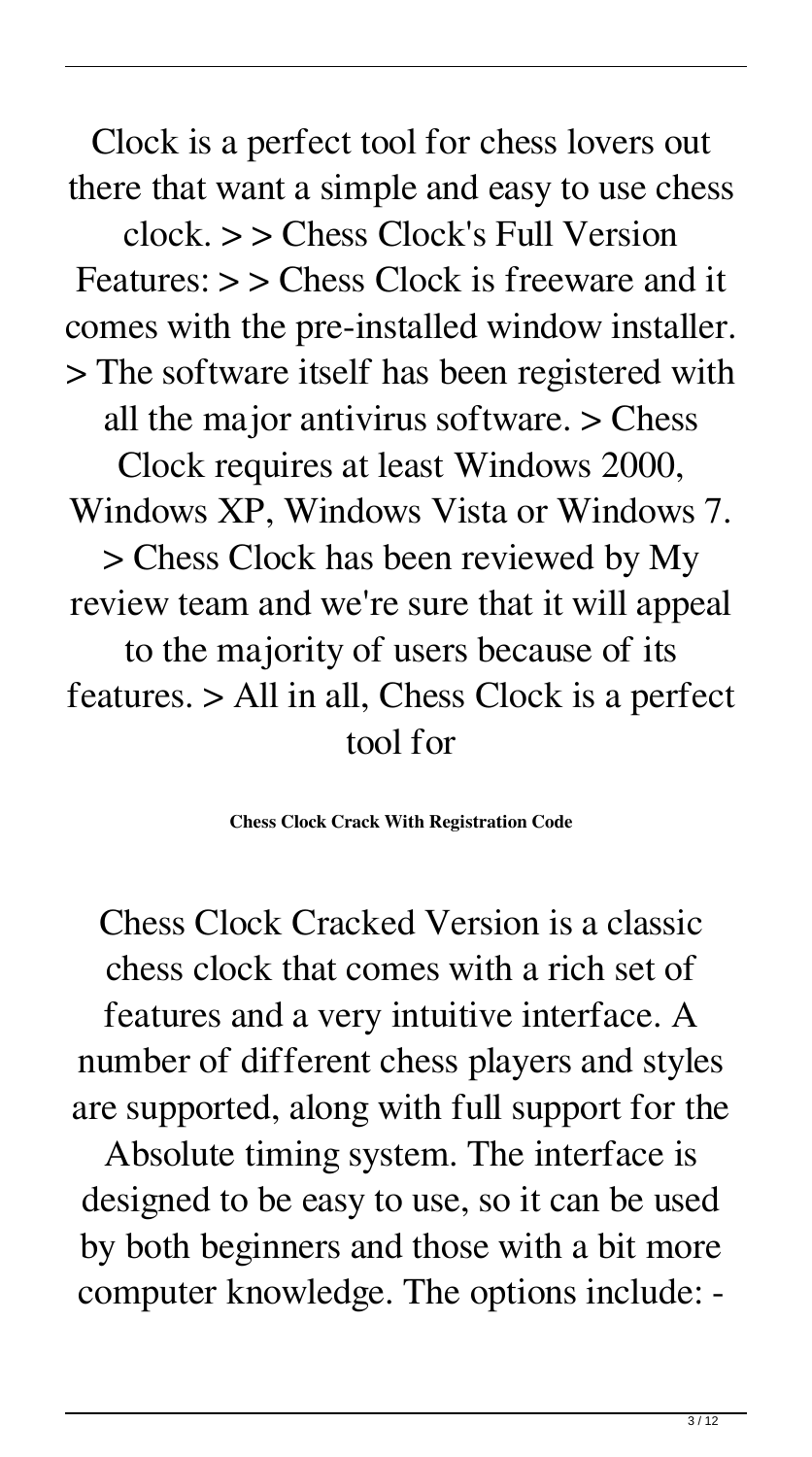Changing the size of the interface and configuring different sounds for each player; - Full support for the Absolute chess timing system. Additional information 1 - Chess Clock is a chess program designed for those who want to improve their chess skills or just for those who are into this incredible game. It is a classic chess program that comes with a rich set of features and a very intuitive interface. 2 - An example of the interface is shown below: 3 - To use Chess Clock, simply open it and start playing chess. It supports most of the features of the game, along with some very useful tools. You can use the interface to choose your playing position and its size. It also lets you play with one or two players, choose different chess players and change the interface to black and white. When you are done playing, press the "Stop" button to save the result. 4 - A number of different chess players are supported, including the following: - Fischer, Bronstein, Classical, Martoche, Sichel, Tolush, Shereshevsky, Lasker, Tarrasch, System, and

the computer players, Silver, Black, White, Fritz, Hiarcs, and Capablanca. - Chess Clock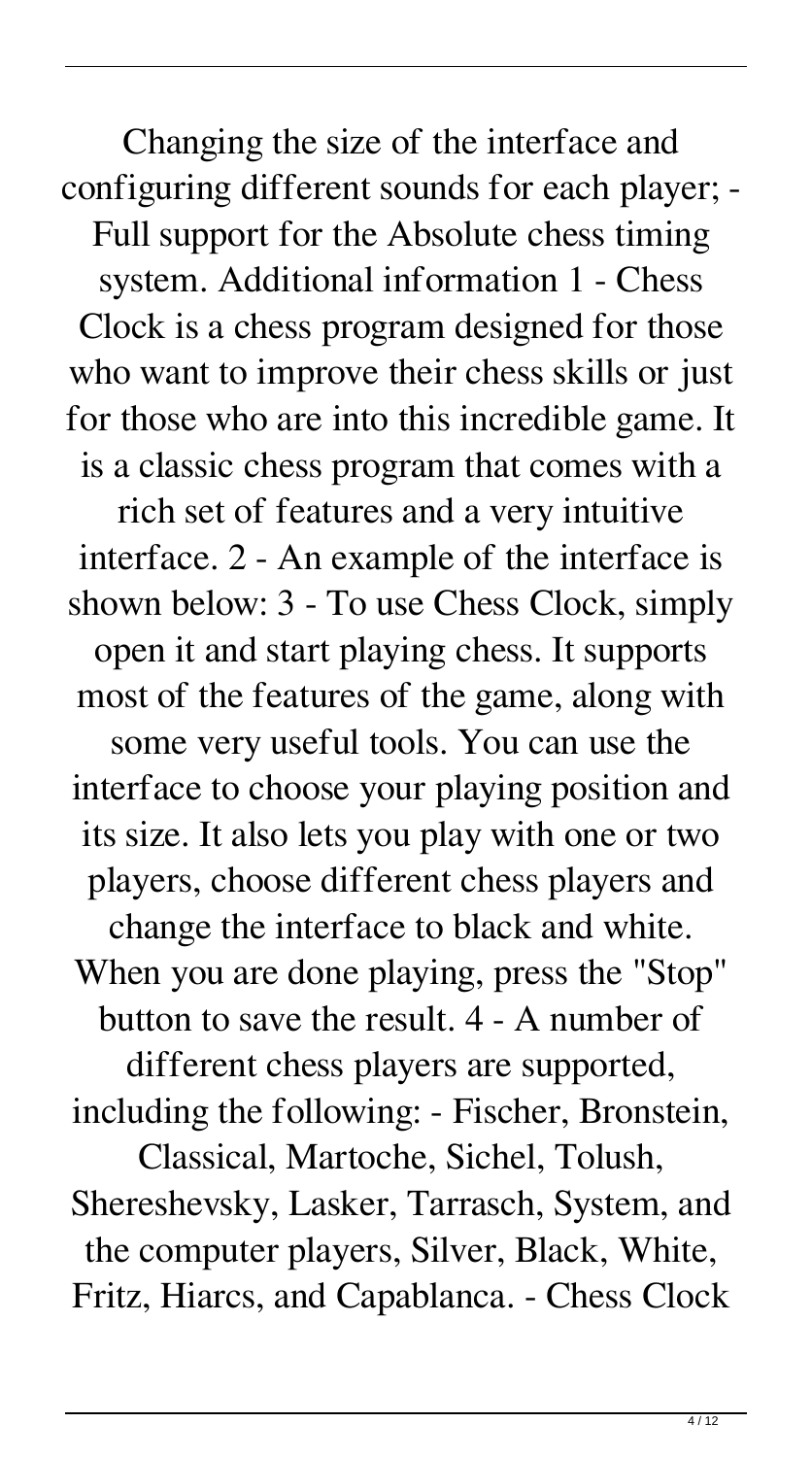also offers support for the Absolute timing system, along with the features supported by all other chess programs: setting time, setting a time zone, pausing, resuming, changing the

chess clock settings, and exiting. 5 - Full support for the Absolute chess timing system is included. All features that a classical chess clock can offer are supported by Chess Clock. 6 - Chess Clock is a free program, so there are no annoying ads and no registration needed to download. 7 - Unlike other chess programs, Chess Clock is a classic chess program that allows you to configure many options through a very intuitive interface, so you can easily use it and set it to your liking. It also offers full support for the Absolute chess timing system. 8 - The interface lets you choose the size of the interface, choose chess

players and their colors, set 81e310abbf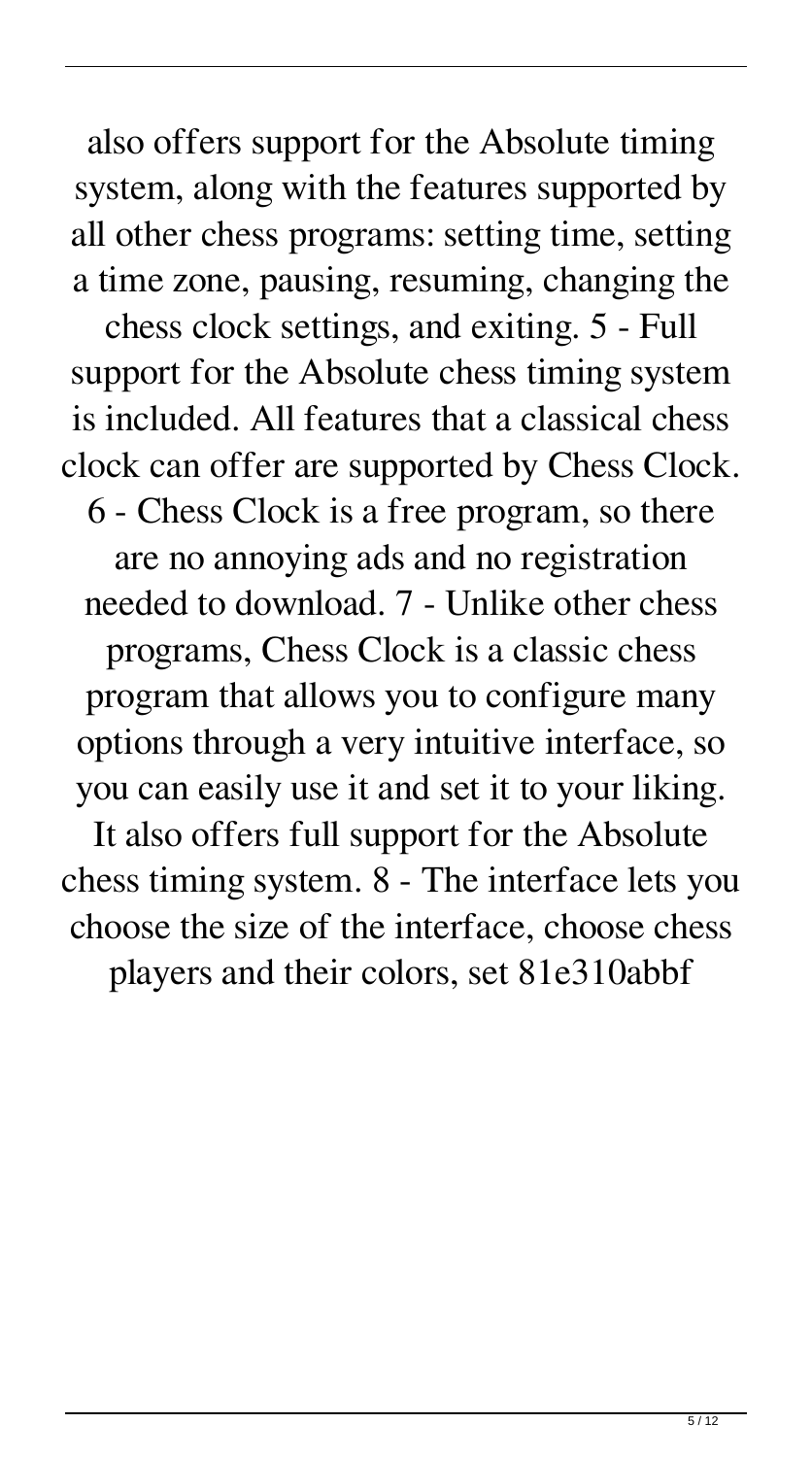Chess Clock is a highly configurable classic chess clock that comes with a basic interface and easy to use tools to address both beginners and those with a bit more computer knowledge. While some may find the interface a bit too simple, Chess Clock has been designed to be easy to use, so it can be scaled to multiple predefined sizes or used in full screen for the best results. The configuration screen is the one that perfectly brings in the spotlights all features of the program, letting you set up different sounds for each player and even input player names for a fully personalized experience. Additionally, Chess Clock allows users to configure different times for each player and choose their playing colors, with three different timing systems supported: Fischer, Bronstein and Absolute. As you can see, everything is pretty basic and although it provides so intuitive options, a help file is still included in the package to make sure you don't encounter any problem with it. Obviously, Chess Clock runs smoothly on all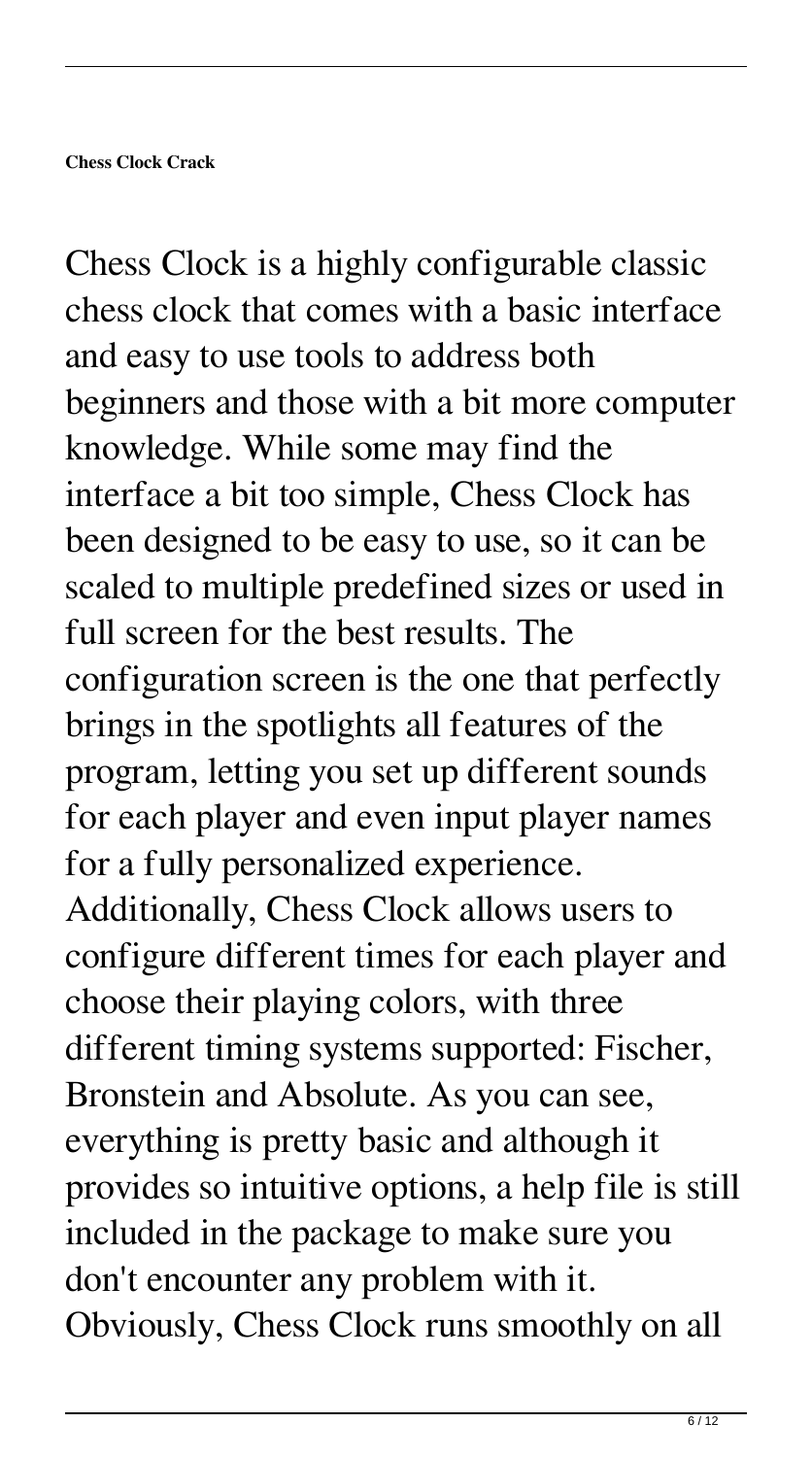Windows versions, but we've noticed some stability problems on Windows 7 where it crashes every once in a while. The application runs just fine on both Windows XP and Windows Vista. All things considered, Chess Clock is an interesting Windows freebie addressed to all chess players and although it provides so simple configuration options, it's good enough for this category of users. A more eye-candy interface would be a good enhancement though. The highly configurable classic chess clock with a basic interface and easy to use tools that address both beginners and those with a bit more computer knowledge While some may find the interface a bit too simple, Chess Clock has been designed to be easy to use, so it can be scaled to multiple predefined sizes or used in full screen for the best results The configuration screen is the one that perfectly brings in the spotlights all features of the program, letting you set up different sounds for each player and even input player names for a fully personalized experience Additionally, Chess Clock allows users to configure different times for each player and choose their playing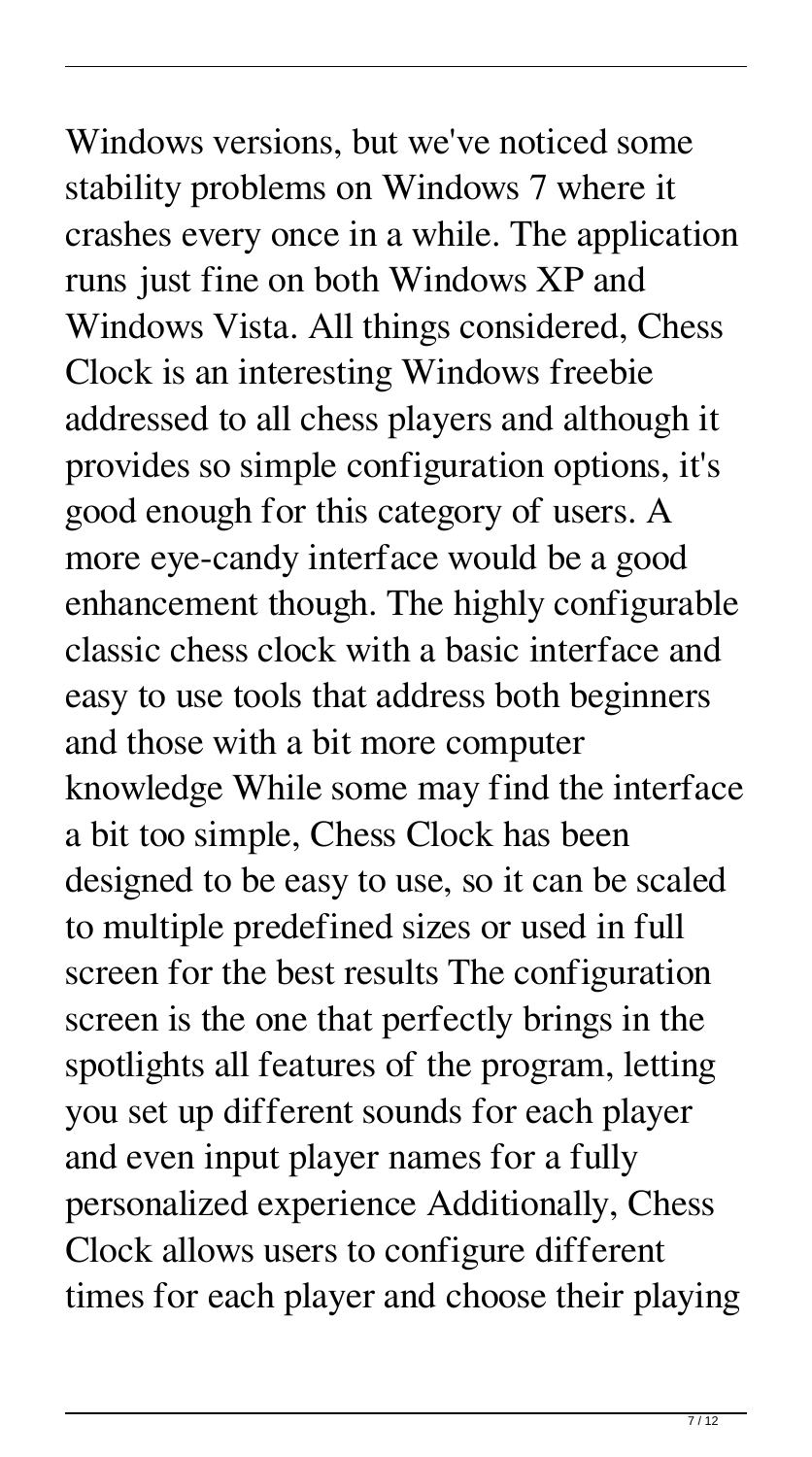## colors, with three different timing systems supported: Fischer, Bronstein and Absolute As you can see, everything is pretty basic and although it provides so intuitive options, a help file is still included in the package to make sure you don't encounter any problem with it. Obviously, Chess Clock runs smoothly on all Windows versions, but we've noticed

some stability problems on Windows 7 where it crashes every once in a while. The application runs just fine on both Windows XP and Windows Vista.

**What's New In Chess Clock?**

Chess Clock is a highly configurable chess clock that comes with a basic interface and easy to use tools to address both beginners and those with a bit more computer knowledge. While some may find the interface a bit too simple, Chess Clock has been designed to be easy to use, so it can be scaled to multiple predefined sizes or used in full screen for the best results. The configuration screen is the one that perfectly brings in the spotlights all features of the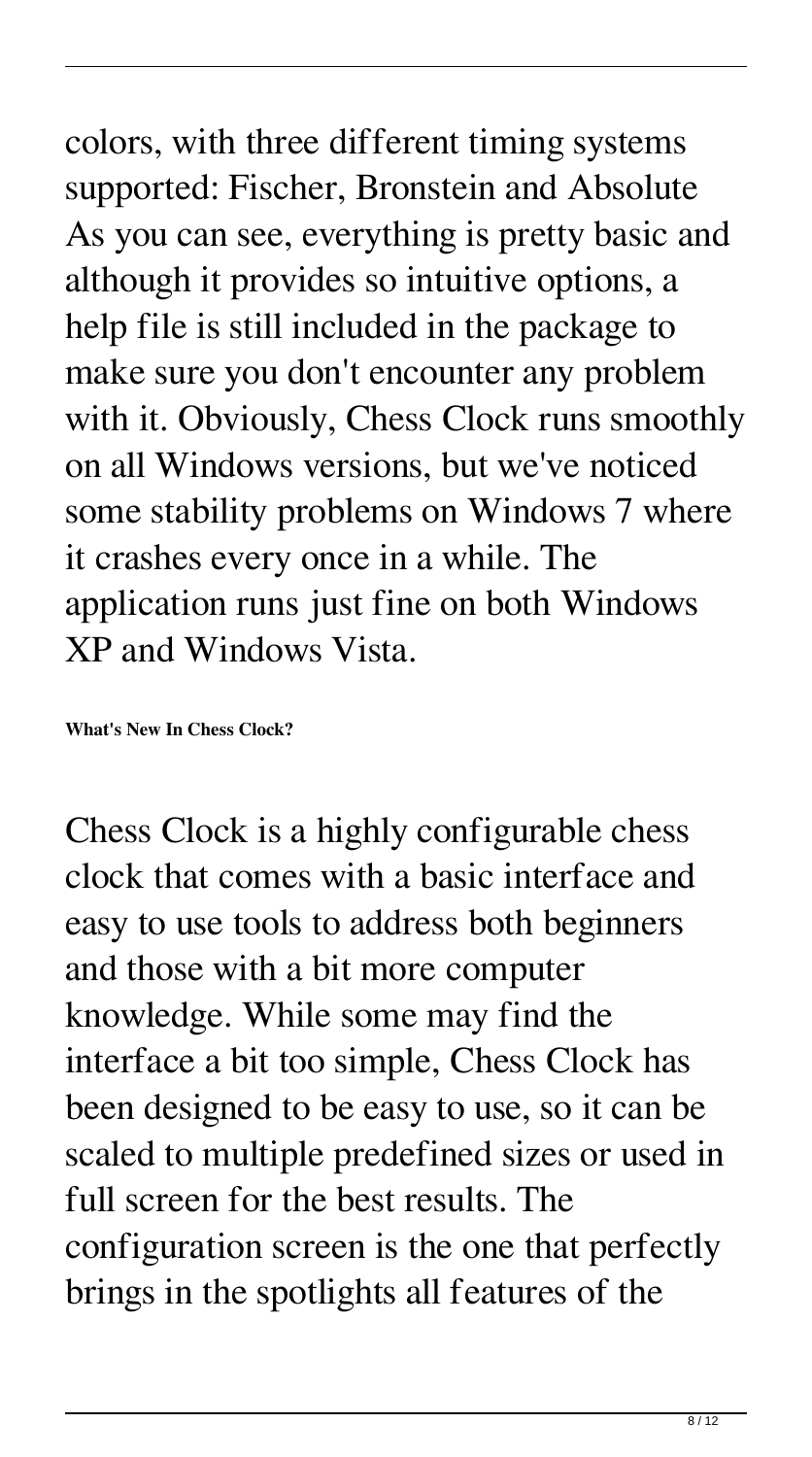program, letting you set up different sounds for each player and even input player names for a fully personalized experience. Additionally, Chess Clock allows users to configure different times for each player and choose their playing colors, with three different timing systems supported: Fischer, Bronstein and Absolute. As you can see, everything is pretty basic and although it provides so intuitive options, a help file is still included in the package to make sure you don't encounter any problem with it. Obviously, Chess Clock runs smoothly on all Windows versions, but we've noticed some stability problems on Windows 7 where it crashes every once in a while. The application runs just fine on both Windows XP and Windows Vista. All things considered, Chess Clock is an interesting Windows freebie addressed to all chess players and although it provides so simple configuration options, it's good enough for this category of users. A more eye-candy interface would be a good enhancement though. System requirements: Windows XP / Windows Vista / Windows 7 /

Windows 8 256 MB RAM 220 MB free space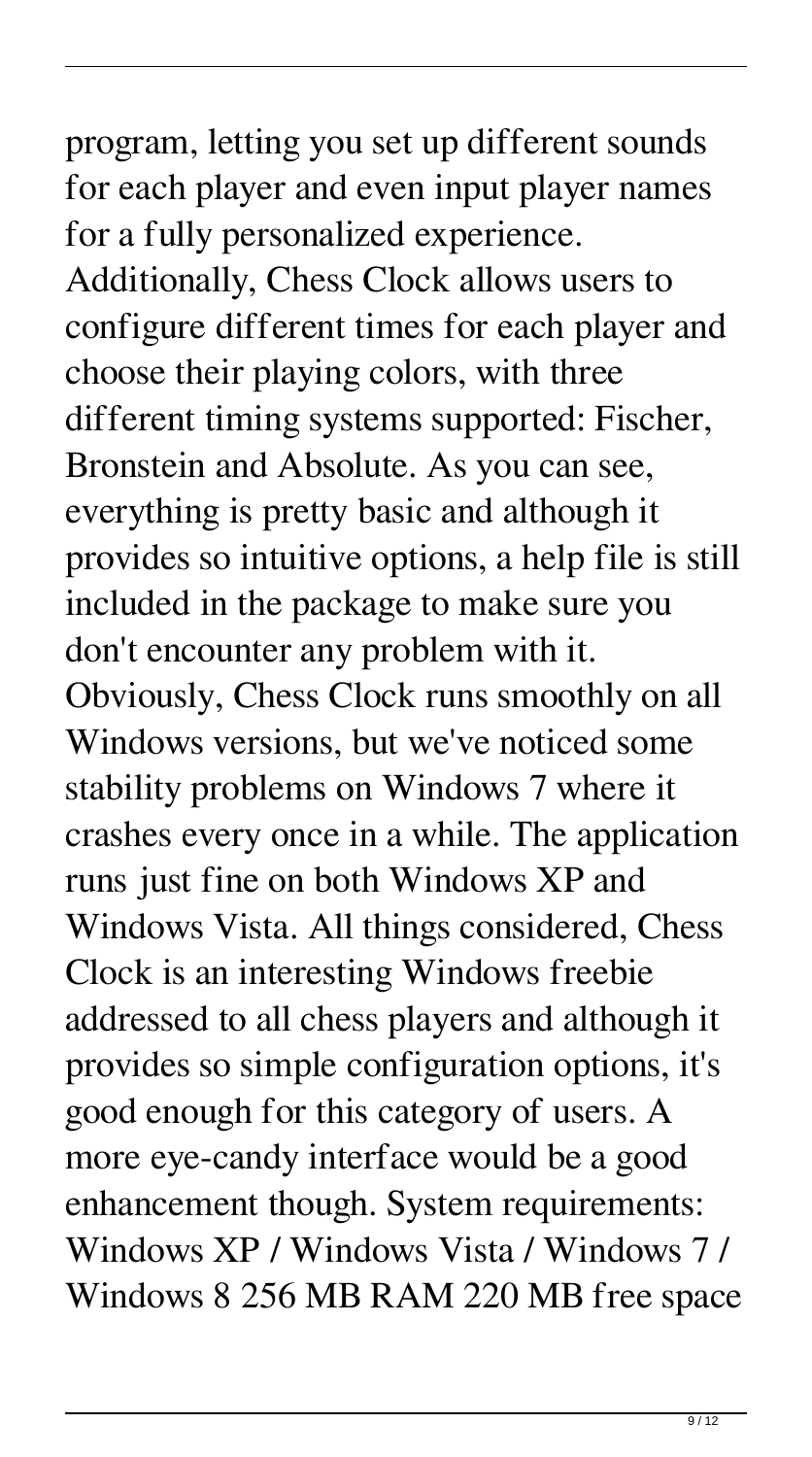Important Note: This is a fully functional application but it is not secure against malicious software as we do not provide any security patch for it. Although Chess Clock does not have any malware threat, it's advisable to remove the application as soon as you've finished using it. How to install: - Unpack the archive by using WinZip or another tool of your choice - Move the unzipped folder to the desktop - Launch Chess Clock - Enjoy! Puerto Rico 8.1 Chess Clock is a highly configurable chess clock that comes with a basic interface and easy to use tools to address both beginners and those with a bit more computer knowledge. While some may find the interface a bit too simple, Chess Clock has been designed to be easy to use, so it can be scaled to multiple predefined sizes or used in full screen for the best results. The configuration screen is the one that perfectly brings in the spotlights all features of the program, letting you set up different sounds for each player and even input player names for a fully personalized experience. Additionally, Chess Clock allows users to configure different times for each player and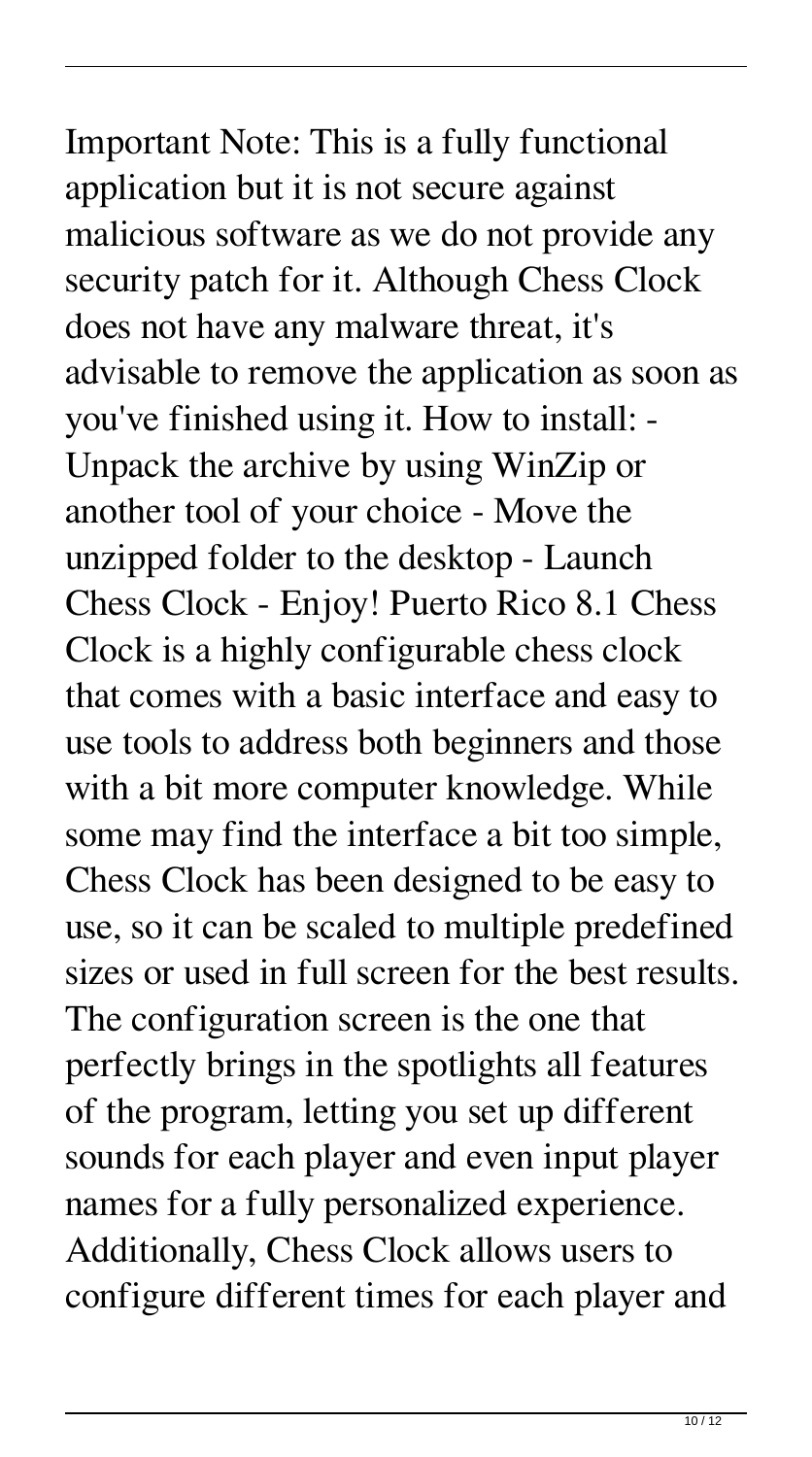choose their playing colors, with three different timing systems supported: Fischer, Bronstein and Absolute. As you can see